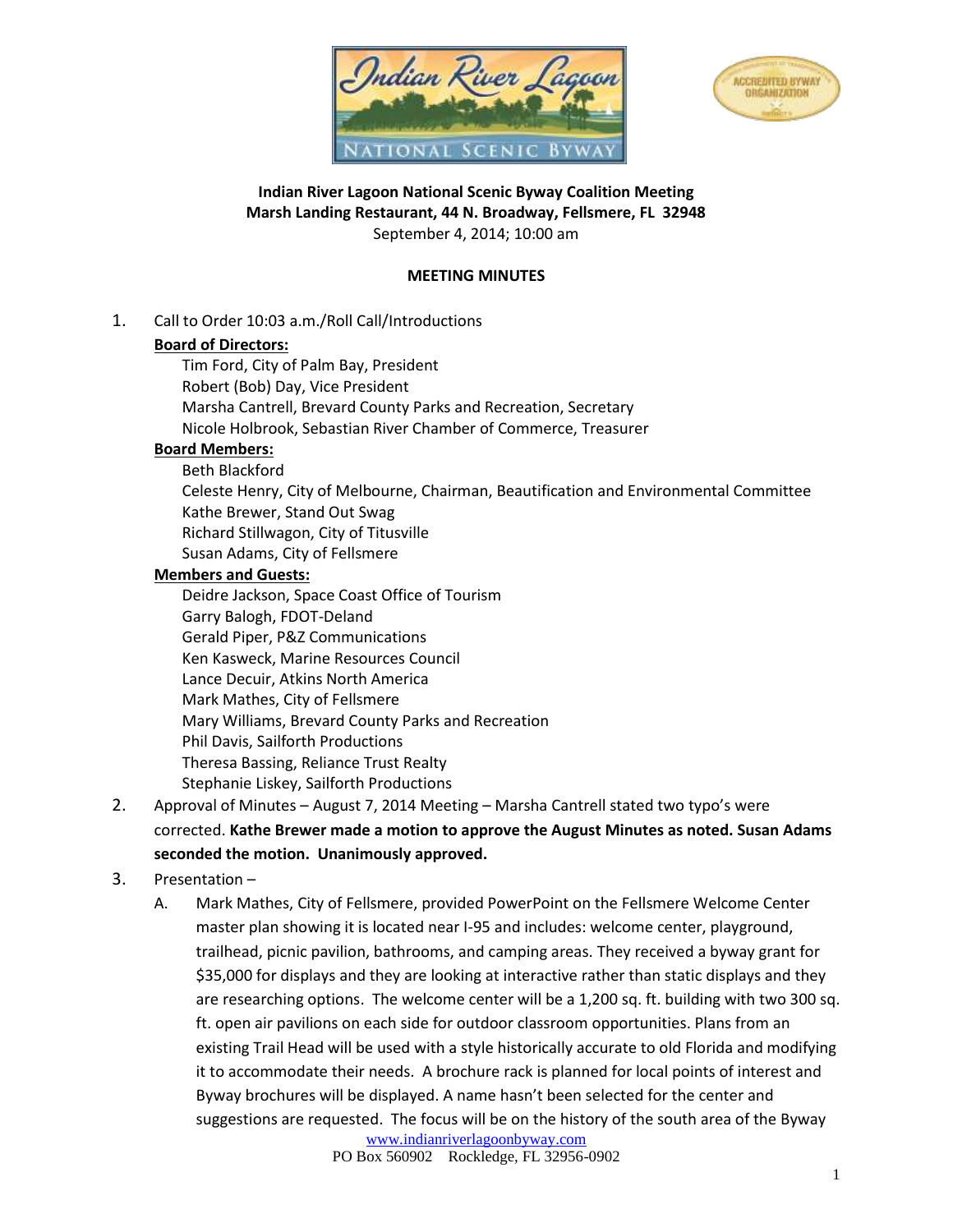but not limited. Bids are expected to be advertised in October with construction to begin in November or December with a 9-month construction schedule. Signs are needed and DOT has Statutes and Regulations that govern what is allowed on I-95 and CR-512. Local visitor centers require a certain amount of attendance to justify a sign on the interstate. The Buffer Preserve and other activities may lead people to the Welcome Center. The park will have a soft Grand Opening and Ribbon Cutting in the winter of 2015. A new pedestrian overpass funded by DOT, County, and City will connect the greenways trail starting at the lagoon and will eventually run west of Fellsmere to what will be the new Headwaters Lake when SJRWMD floods it. There is an old rail in the area called the Transporter Railroad aka Dinky Line.

- B. The National Elephant Center The Scheduled Presenter Did Not Show. Susan Adams reported what she knew: they are negotiating for more elephants, they've started a new membership program (i.e. "Friends of the Elephants"), and they are constructing another barn. The Center will be utilizing office space in the old school and desks at City Hall which are not being used by City Council Member's for a physical location in town. They have a new Executive Director who is doing some great things with new activities. It is not open to the public as they found it overwhelming to prioritize groups and is why they started the membership program. Their first elephants and most of the handlers came from Disney but they are not affiliated with Disney and are affiliated with the Association of Zoos and Aquariums.
- 4. Committee Reports
	- Sustainability Committee Marsha Cantrell Teleconference meeting was held at 10:00 am on August 25, 2014.
		- Kiosks Eau Gallie Arts District has the permits in hand, the contractor is lined up, graphics are finalized, just waiting for the construction schedule from Vicky Dorman at EGAD for an unveiling of their kiosk to be erected in November. Richard Stillwagon is working with the City of Titusville kiosk as the posters are ready to install.
		- Business Partner Program
			- $\triangleright$  Partner Name (Lagoonies) Suggestions were discussed: Mullet, Gator, Minnow, Space Gators, River Rats, Lagoonites, Bioluminescent Byways, Chums, Mates, and Buddies. It was agreed to go forward with individual donor names. **Susan Adams motioned to go forward as individual donors. Bob Day seconded the motion. Unanimously approved.**
			- $\triangleright$  Donation Levels and Sponsor Benefits It was agreed to provide vouchers based on the level of donation and the donor could then select from the store what they wanted using their voucher.
	- Website Committee Nicole Holbrook No emails were received at info@indianriverlagoonbyway.com, analytical rankings for our new website from Aug  $1 -$  Sep 2 are 344 sessions, 289 users, 1,027 page views, 3 minutes and 2 seconds average time on page, 3 average pages visited, 81.10% were new sessions, 44.19% bounce rate (go on a site and get off quick and is best to be under 50%). Top 10 Countries sessions following the U.S. at 261 are Vietnam-29, Brazil-14, UK-9, Canada-5, Hong Kong-5, India-5, Portugal-3, Japan-2 and Mexico-2. Top 10 States following FL with 195 are PA-7, KY-5, NY-6, OH-5, UT-4, VA-4, GA-3,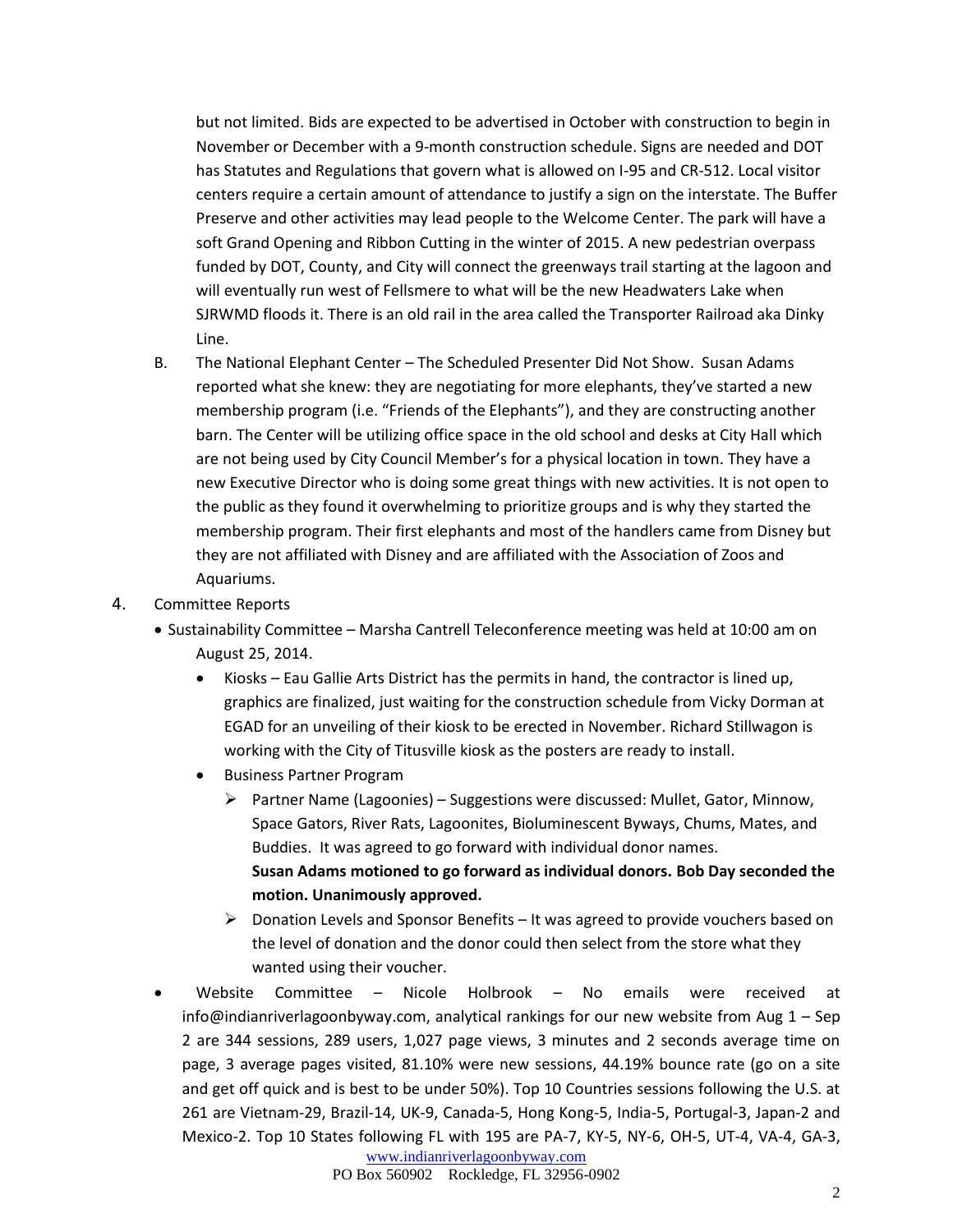MA-3, and NC-3. Top 10 Cities following Melbourne and Winter Park each with 14 are Port St. Lucie-13, Vero Beach-11, Bay Lake-11, Sebastian-9, Orlando-7, Palm Bay-7, Stuart-7 and Cape Canaveral-5. Nicole paid for a new website hosting plan for \$59.40 which is Windows based versus \$72 for Linux last year. She is drafting a press release with details of the new website features to be reviewed. Please forward her events to add to the website calendar. Nicole and Kathe Brewer had a mini-class by telephone on the new website and they have the manual to review.

- On-line store Kathe Brewer advised she's been having some computer issues and hopes to have the store online next week.
- Social Media Coordinator Kathe Brewer Facebook had 50 new Likes last month, averaging 5-10 a week, a lot of pages are being shared, and up to 387 people that Like our page. Encourage people to Like our page so it will increase the statistics. She is still working on the LinkedIn page and it's getting 1-2 people to join on a regular bases. Please forward any events to Tim, Marsha, and Kathe to add to Facebook. Beth Blackford found some templates for the privacy policy issue; however, it's thorny and she's looking for guidance and feedback and attending a workshop next week for non-profits on this topic.
- FDOT Scenic Byway Coordinator Garry Balogh The Northern Extension, the 3<sup>rd</sup> Byway Extension, is complete. The Scenic Highway Advisory Committee meets in January and April. More letters of support are needed. We may get on the January agenda or it may be pushed to April. The Committee issues their opinion to the secretary of DOT to decide on the designation. Lance Decuir will start on the signing plan that must be coordinated with Canaveral National Seashore, KSC, Merritt Island National Wildlife Refuge, Brevard County, Volusia County and DOT. Phil Davis and Stephanie Liskey with Sailforth Productions are here today as they may be doing a Byway corridor video like the one they did for the Black Bear Byway. Tallahassee sent Garry an email that a Business Director of Oak Hill may want to donate land for a visitor's center.
- 5. Reports of Officers
	- A. President Tim Ford Thanked Richard Stillwagon for info regarding organizations that solicit funds may need to register with the State. We are exempt as we have not had fund raisers and take donations. Tim submitted an application to register as an exempt organization. We will need a disclosure statement on our website stating what the donations will be used for.
	- B. Vice President Bob Day No report.
	- C. Secretary Marsha Cantrell Next meeting is October  $2^{nd}$  at the Lagoon House with Leigh Holt from Brevard TPO providing a presentation on "Brevard County Trails Update".
		- "Adopt" a Meeting for 2014 Bob will finalize the November meeting location and presentation and we still need a December presentation at the Lagoon House (note after the meeting it was agreed that Sailforth Productions will provide the December presentation).
	- D. Treasurer Nicole Holbrook
		- Status of Bank Account Web hosting was \$59.40 leaving a balance of \$614.68.